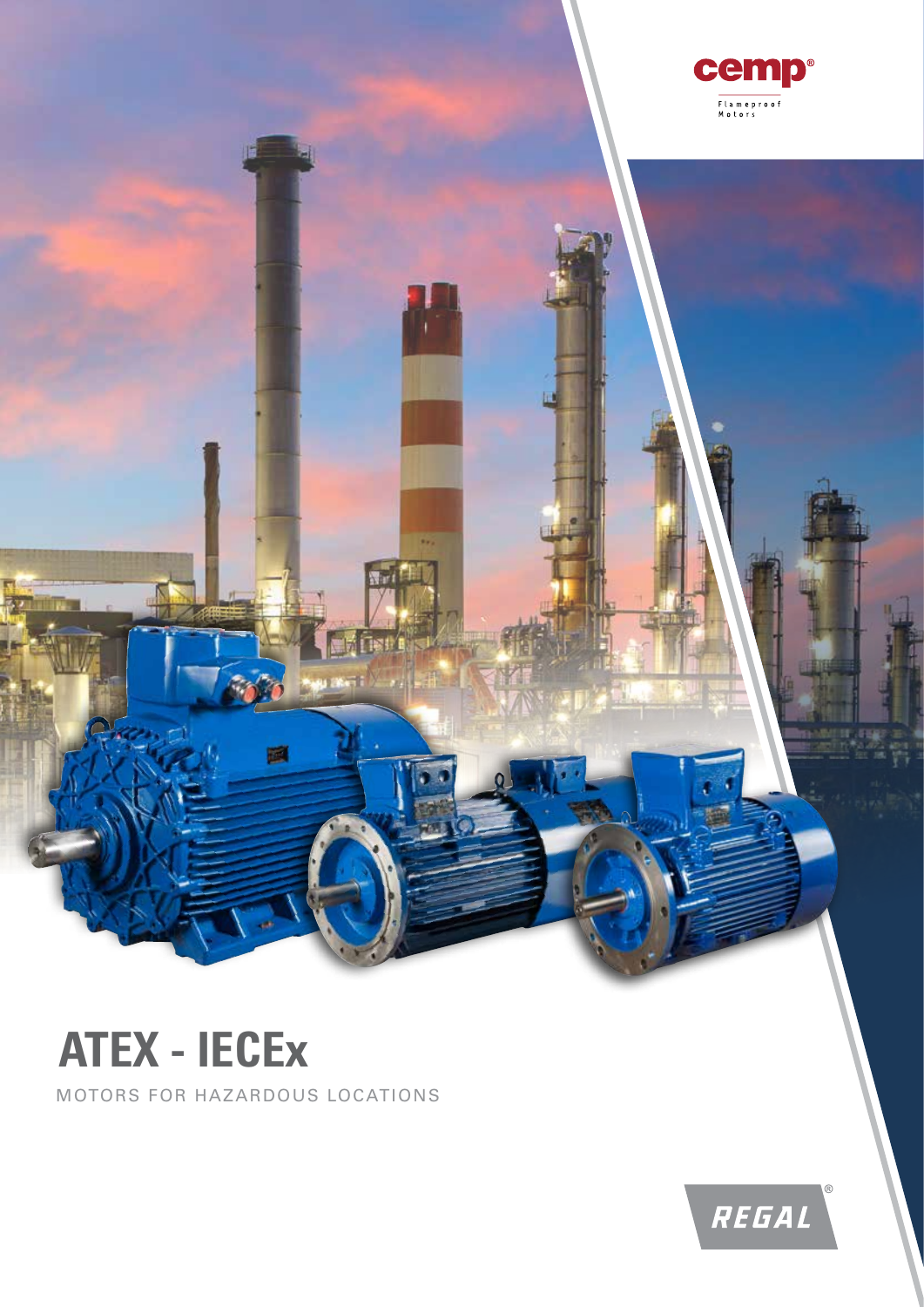# **MPREHENSIVE RANGE OF**

### **TYPE OF MOTOR**

#### **FLAMEPROOF ELECTRIC MOTOR**

#### **E3.../E4A... Series - IE3/IE4 Gas & Dust Version**

- According to standards: - IEC®\*/EN 600079-0, 1, 7, 31
- IEC 60034-1, 2, 5, 6, 7, 8, 9, 12, 14, 30 - IEC 60072
- Ex db, Ex db eb, Ex tb, Ex tc - Terminal box Ex db or Ex eb available Continuous duty or intermittent duty
- ATEX®\* category I M2, II2G, II2D, II2GD • Gas group I, IIB, IIC
- Dust group IIIB, IIIC
- Temperature classes T3, T4, T5, T6
- Surface temperature classes (Dust) T150°C -
- T135°C T125°C T100°C T85°C
- Protection IP55, IP56, IP65, IP66
- Frame size from 80 to 355 (IEC)
- Power 0,75 375 kW
- 400V, 50Hz (multi voltage 380-400- 415V/50Hz and 460V/60Hz)Pole 2, 4, 6, 8 Self-cooling (IC411); Forced cooling (IC416); Not ventilated (IC410); Totally enclosed air over (IC418)
- Premium efficiency IE3; Super-premium efficiency IE4 available, as well as IE1/IE2
- Certified ATEX and IECEx®\*
- Certified GMEE®\*
- **TerraMAX® DUST AND NON-SPARKING ELECTRIC MOTORS TCN/TCT/TCE Series Gas & Dust Version**
	- According to standards:
	- IEC/EN 600079-0, 15, 31
	- IEC 60034-1, 2, 5, 6, 7, 8, 9, 12, 14, 30 - IEC 60072
	- Ex ec, Ex tb, Ex tc, Ex eb
	- ATEX category II2G, II3G, II3G/II2D, II3GD
	- Gas group IIB, IIC
	- Dust group IIIB, IIIC
	- Temperature classes T3
	- Surface temperature classes (Dust) T150°C T135°C - T125°C - T100°C - T85°C
- Protection IP55, IP56, IP65, IP66
- Frame size from 80 to 355 (IEC)
- Power 0,75 375 kW
- 400V, 50Hz and 460V/60Hz
- Pole 2, 4, 6, 8
- Self-cooling (IC411); Forced cooling (IC416); Not ventilated (IC410); Totally enclosed air over (IC418)
- Premium efficiency IE3; Super-premium efficiency IE4 available
- Certified ATEX and IECEx
- Certified GMEE

#### **FLAMEPROOF ELECTRIC MOTORS WITH BRAKE E3...H/D-E4...H/D Series - IE3/IE4 Gas & Dust Version**

- According to standards:
	- IEC/EN 600079-0, 1, 7, 31 - IEC 60034-1, 2, 5, 6, 7, 8, 9, 12, 14, 30
	- IEC 60072
- Motor enclosure Ex db (flameproof) and brake in separate Ex db enclosure
- Terminal box Ex db or Ex eb available - Multiple choice for brake torque available
- \*Continuous duty or intermittent duty • Ex db, Ex db eb, Ex tb, Ex tc
- ATEX category II2G, II2D, II2GD
- Gas group IIB, IIC
- Dust group IIIB, IIIC
- Temperature classes T3, T4, T5, T6
- Surface temperature classes (Dust) T150°C -
- T135°C T125°C T100°C T85°C
- Protection IP55, IP56, IP65, IP66
- Protection IP55, IP56, IP65, IP66 • Frame size from 80 to 315 (IEC)
- Power 0,75 200 kW
- 400V, 50Hz (multi voltage 380-400- 420V/50Hz and 460V/60Hz)
- Pole 2, 4, 6, 8 and dual speed motor (separate windings or Dahlander)
- Self-cooling (IC411); Forced cooling (IC416);
- Not ventilated (IC410); Totally enclosed air over (IC418) • Premium efficiency IE3;
	- Super-premium efficiency IE4 available, as well as IE1/IE2
- Certified ATEX and IECEx
- Certified GMEE
- **ALUMINUM FRAME 56**

#### **AAB30/AAC30 Series Gas & Dust Version**

- According to standards:
- IEC/EN 600079-0, 1, 31 - IEC 60034-1, 2, 5, 6, 7, 8, 9, 12, 14, 30
- IEC 60072
- Ex db, Ex tb • ATEX category II2G, II2GD
- 
- Gas group IIB, IIC
- Dust group IIIB, IIIC
- Temperature classes T3, T4, T5, T6
- Surface temperature classes (Dust)
- T150°C T135°C T125°C T100°C T85°C
- Protection IP55, IP56, IP65, IP66
- Frame size 56 (IEC)
- Mounting B3, B14, B34, B5, B35, PAD mounted
- Power 0,06 0,12 kW
- Three phase • 400V, 50Hz (multi voltage 380-400-415V/50Hz and 460V/60Hz)
- Pole 2, 4, 6
- Not ventilated (IC410) / Terminal box on the back side
- PTC for inverter use
- Certified ATEX and IECEx

\*The following trademarks are not owned by, or under the control of Regal Beloit Corporation: GMEE is a trademark or trade name of IEC System for Conformity testing and Certification of Electrotechnical Equipment;<br>IEC and





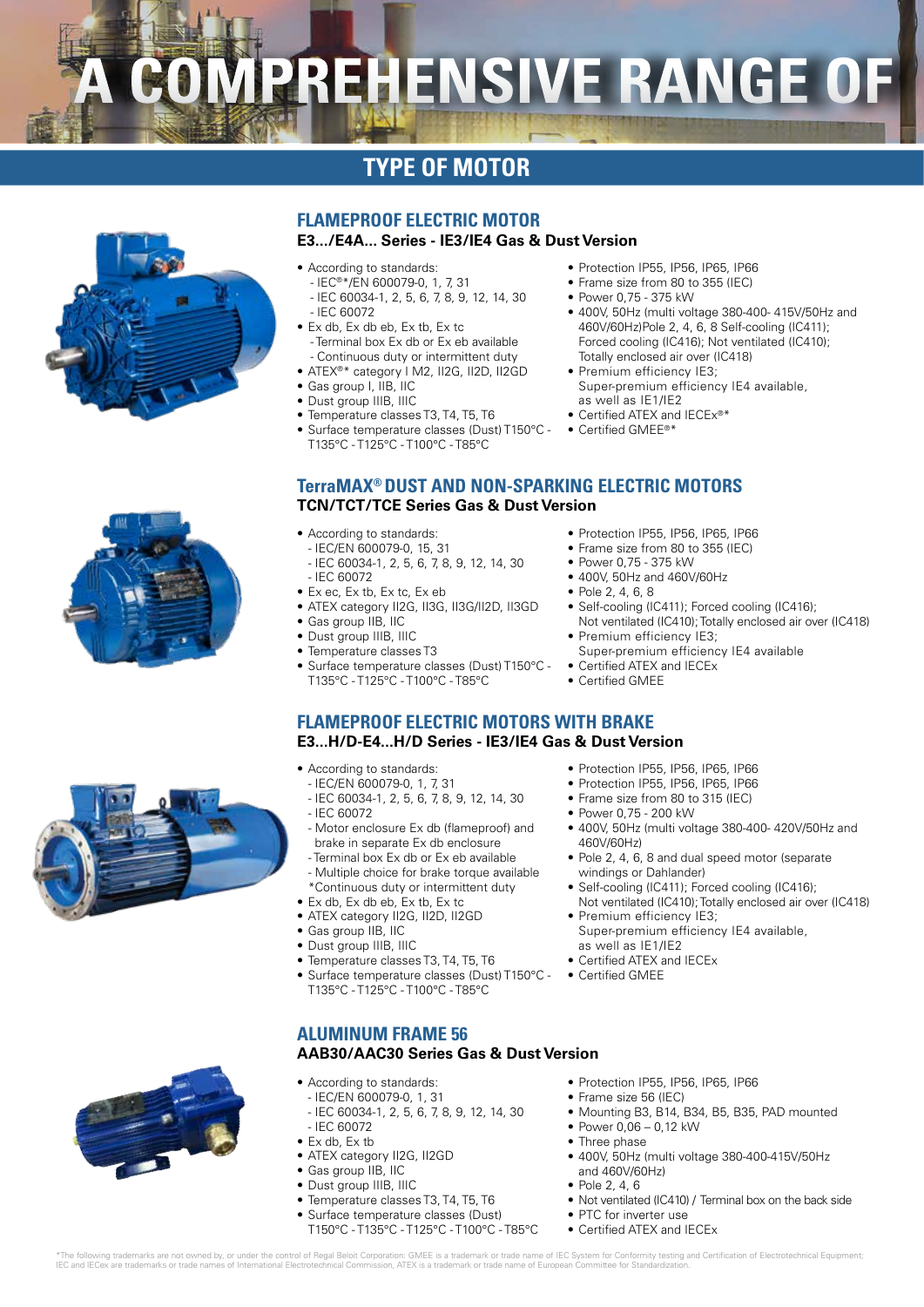## **MOTORS FOR HAZARDOUS AREAS**

### **MAIN OPTIONS**

**Ex eb increased safety stainless steel terminal box**

#### **MECHANICAL**

- Special flanges and shafts
- Plate with cables gland, or seal joints and conduit (terminal box not included)
- Locked bearings, roller bearings or special bearings
- Terminal box on side
- SPM probe (vibration measurement)
- Double ended shafts
- Cable gland fitted to terminal box
- Condensation drain valve
- Grade A or B vibration levels
- Rain cap, sun shield or water shredding disk
- Low noise
- Auxiliary terminal box
- Low (-60°C) temperature motors

#### **ACCESSORIES**

- Forced ventilation (IC416)
- Encoders (100 10000 ppr)
- Bearing sensors
- Bimetallic thermal protection (NC, NO), thermistors (PTC), platinum resistor (PT100)
- Anti-condensation heaters

#### **ELECTRICAL**

- Special voltage and frequency
- Three phase 2 speeds
- Single phase with permanent capacitor
- Motors for tropical climates
- Electrical special designs
- Class H insulation
- Suitable for frequency converter drives

#### **BRAKE**

- AC disc brakes
- DC disc brakes
- Brake hand release
- Braking when not energized
- Micro switch available from frame 90 and above

#### **ENGINEERING SERVICES**

- Start-up behavior analysis
- Superimposed curve (Motor-driven machine)
- Load test and thermal test as per IEC 60034-2-1
- Torque speed curve measurement (Dynamic method)
- Insulation test
- ATEX, IEC Ex and UL approved for thermal test
- Bureau Veritas and Korean Register approved



**Totally enclosed fan ventilated**

#### **Oversized terminal box**

**Brake enclosure**